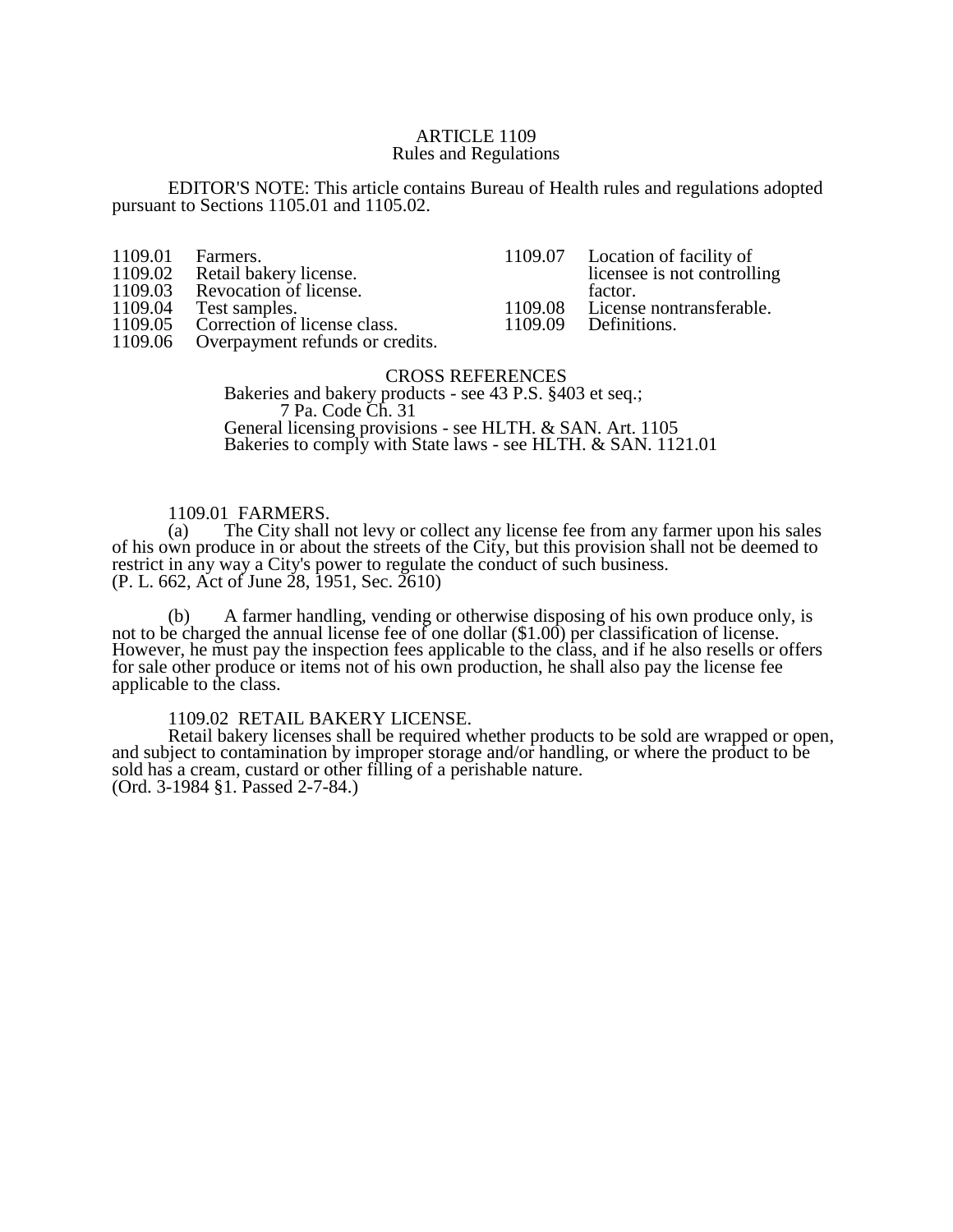# 1109.03 REVOCATION OF LICENSE.

The Food Inspector is empowered to recommend to the Bureau of Health the revocation of any license in any instance in which the standards are not met, for repeated violations of standards or regulations, or for any infractions which remain uncorrected, after warning of violation is given. No refund of license or inspection fees will be made in such instance.

#### 1109.04 TEST SAMPLES.

The Food Inspector may take samples of products to determine condition and fitness for human consumption in such size and amount as deemed necessary for testing.

### 1109.05 CORRECTION OF LICENSE CLASS.

If upon inspection the Food Inspector determines that an incorrect license has been issued for the class of business being operated, or that operations are being conducted under another section of this Health Code, he shall be empowered to require the acquisition of the correct license therefore, and in the absence thereof, may order cessation of business of the unlicensed operation and bring prosecution under the provisions of this Code.

# 1109.06 OVERPAYMENT REFUNDS OR CREDITS.

The Food Inspector shall certify for refund purposes, any overpayment of license and fees, produced by any application for license under an incorrect class. If an incorrect class license is replaced by a new license of proper class, credit may be taken for the payments of the cancelled incorrect license fee against the fee(s) due for the corrected license. The incorrect license certificate must be surrendered to receive credit except in the instance of a multiple class license certificate, in which case the Food Inspector shall cancel out and initial the incorrect class and certify the credit or refund without surrender of the corrected license certificate.

# 1109.07 LOCATION OF FACILITY OF LICENSEE IS NOT CONTROLLING FACTOR.

Any vendor of food or food products, whose product is vended to, or delivered to a vendor, either for consumption or resale, when such vendee is located in the City, shall have the requisite license pertinent to his operation, notwithstanding the fact that such vendors plant or principal place of business is not within the City.

#### 1109.08 LICENSE NONTRANSFERABLE.

A license issued under this Health Code is not transferable from owner to owner, or location to location.

#### 1109.09 DEFINITIONS.

The following words and terms, when used in this Health Code and these regulations, shall have the following meanings, unless the context clearly indicates otherwise:

(a) "Bakery" means all buildings and parts thereof, cellars and basements, or vehicles used for the manufacture of bakery products intended for sale, in which products flour, flour substitute, flour mixture or potatoes are used in the preparation of the products.

1985 Replacement